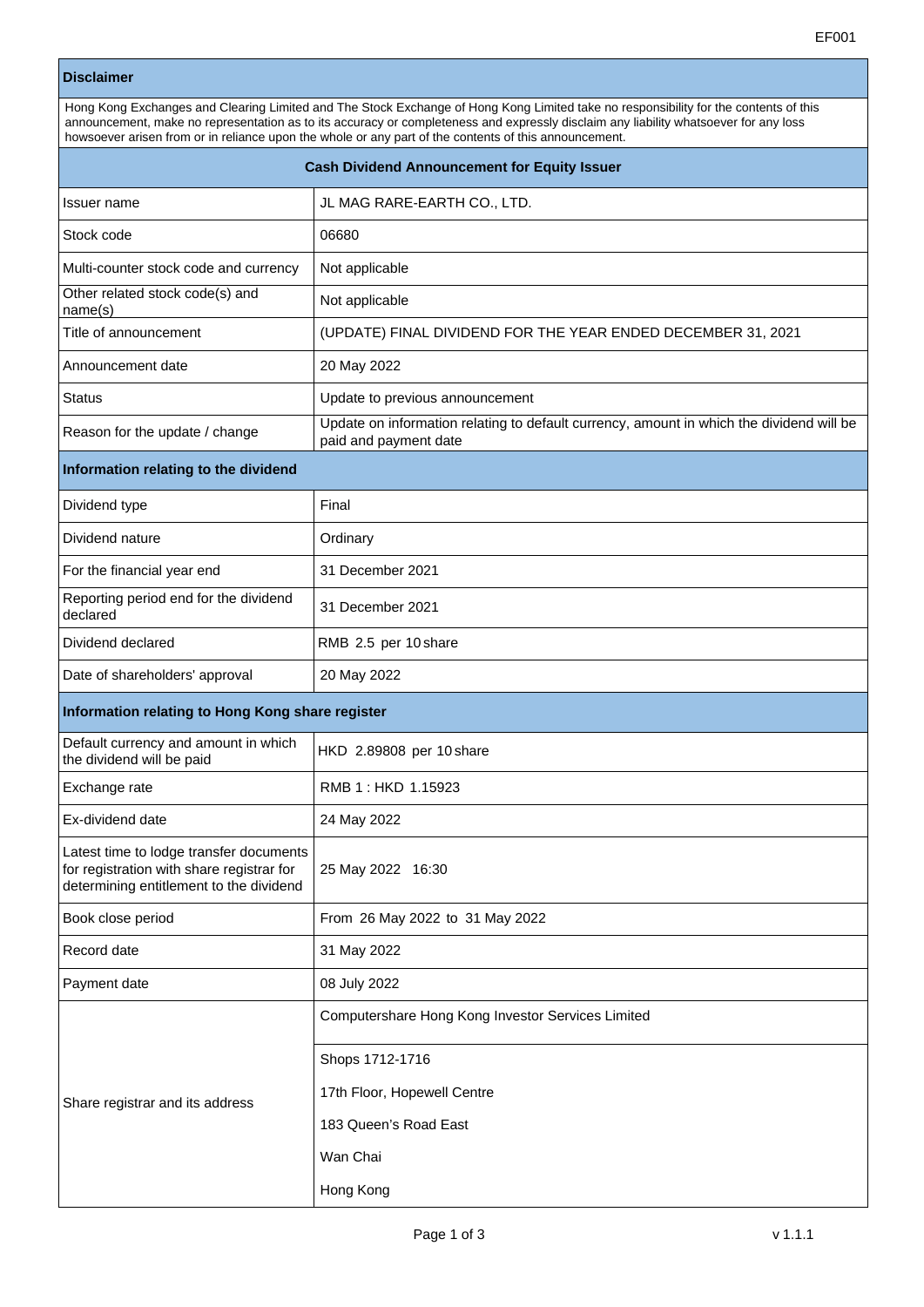| Information relating to withholding tax                        |  |                                                                                                                                                                                                                                                                                                                                                                                                                                                                                                                                                                                                                                                                                                                                                                                                                                                                                                                                                                                                                                                                                                                                                        |          |                                                                                                                                                                                                                                                                                                                                                                                                                                                                                                                                                                                                                                                                                                                                                                                                                              |  |  |
|----------------------------------------------------------------|--|--------------------------------------------------------------------------------------------------------------------------------------------------------------------------------------------------------------------------------------------------------------------------------------------------------------------------------------------------------------------------------------------------------------------------------------------------------------------------------------------------------------------------------------------------------------------------------------------------------------------------------------------------------------------------------------------------------------------------------------------------------------------------------------------------------------------------------------------------------------------------------------------------------------------------------------------------------------------------------------------------------------------------------------------------------------------------------------------------------------------------------------------------------|----------|------------------------------------------------------------------------------------------------------------------------------------------------------------------------------------------------------------------------------------------------------------------------------------------------------------------------------------------------------------------------------------------------------------------------------------------------------------------------------------------------------------------------------------------------------------------------------------------------------------------------------------------------------------------------------------------------------------------------------------------------------------------------------------------------------------------------------|--|--|
|                                                                |  | Details of withholding tax (including type of shareholders and applicable tax rate)<br>applied to the dividends declared are set out in the table below. In addition, for investors<br>who are tax residents of other countries which have entered into a tax treaty with the<br>PRC stipulating a dividend tax rate of lower than 10%, the enterprises and individuals<br>may, or may entrust a withholding agent to, apply to the competent tax authorities for<br>the entitlement of the rate under such tax treaty. Upon approval by the tax authorities,<br>the amount paid in excess of the tax payable based on the tax rate according to such<br>tax treaty will be refunded. If the individual holders of H Shares are residents of<br>countries which had an agreed tax rate of over 10% but less than 20% with China under<br>the tax agreement, the Company shall withhold and pay the individual income tax at the<br>agreed actual rate in accordance with the relevant tax agreements. For further details,<br>please refer to the section headed "Taxation" in the annual results announcement of the<br>Company dated March 30, 2022. |          |                                                                                                                                                                                                                                                                                                                                                                                                                                                                                                                                                                                                                                                                                                                                                                                                                              |  |  |
|                                                                |  | Type of shareholders                                                                                                                                                                                                                                                                                                                                                                                                                                                                                                                                                                                                                                                                                                                                                                                                                                                                                                                                                                                                                                                                                                                                   | Tax rate | Other relevant information<br>(if any)                                                                                                                                                                                                                                                                                                                                                                                                                                                                                                                                                                                                                                                                                                                                                                                       |  |  |
|                                                                |  |                                                                                                                                                                                                                                                                                                                                                                                                                                                                                                                                                                                                                                                                                                                                                                                                                                                                                                                                                                                                                                                                                                                                                        |          |                                                                                                                                                                                                                                                                                                                                                                                                                                                                                                                                                                                                                                                                                                                                                                                                                              |  |  |
| Details of withholding tax applied to the<br>dividend declared |  | Enterprise - non-resident<br>i.e. registered address<br>outside PRC                                                                                                                                                                                                                                                                                                                                                                                                                                                                                                                                                                                                                                                                                                                                                                                                                                                                                                                                                                                                                                                                                    | 10%      | The Company is obligated to<br>withhold and pay enterprise<br>income tax at the rate of 10% on<br>behalf of the non-resident<br>enterprise shareholders whose<br>names appear on the register of<br>members for H Shares of the<br>Company when distributing the<br>cash dividends or issuing bonus<br>shares by way of capitalisation<br>from retained earnings. Any H<br>shares of the Company which is<br>not registered under the name of<br>an individual shareholder,<br>including those registered under<br>the name of HKSCC Nominees<br>Limited, other nominees, agents<br>or trustees, or other organisations<br>or groups, shall be deemed as<br>shares held by non-resident<br>enterprise shareholders.<br>Therefore, enterprise income tax<br>shall be withheld from dividends<br>payable to such shareholders. |  |  |
|                                                                |  |                                                                                                                                                                                                                                                                                                                                                                                                                                                                                                                                                                                                                                                                                                                                                                                                                                                                                                                                                                                                                                                                                                                                                        |          |                                                                                                                                                                                                                                                                                                                                                                                                                                                                                                                                                                                                                                                                                                                                                                                                                              |  |  |
|                                                                |  | Individual - non-resident<br>i.e. registered address<br>outside PRC                                                                                                                                                                                                                                                                                                                                                                                                                                                                                                                                                                                                                                                                                                                                                                                                                                                                                                                                                                                                                                                                                    | 10%      | If the individual holders of H<br>Shares are residents of Hong<br>Kong, Macau or countries which<br>had an agreed tax rate of 10% for<br>cash dividends or bonus shares<br>by way of capitalisation form<br>retained earnings with China<br>under the relevant tax agreement,<br>the Company should withhold and<br>pay individual income tax on<br>behalf of the relevant<br>shareholders at a rate of 10%.                                                                                                                                                                                                                                                                                                                                                                                                                 |  |  |
|                                                                |  | Individual - non-resident                                                                                                                                                                                                                                                                                                                                                                                                                                                                                                                                                                                                                                                                                                                                                                                                                                                                                                                                                                                                                                                                                                                              |          |                                                                                                                                                                                                                                                                                                                                                                                                                                                                                                                                                                                                                                                                                                                                                                                                                              |  |  |
|                                                                |  | i.e. registered address<br>outside PRC                                                                                                                                                                                                                                                                                                                                                                                                                                                                                                                                                                                                                                                                                                                                                                                                                                                                                                                                                                                                                                                                                                                 | 10%      | Should the individual holders of H<br>Shares are residents of countries<br>which had an agreed tax rate of<br>less than 10% with China under<br>relevant tax agreement, the<br>Company shall withhold and pay<br>individual income tax on behalf of<br>the relevant shareholders at a                                                                                                                                                                                                                                                                                                                                                                                                                                                                                                                                        |  |  |